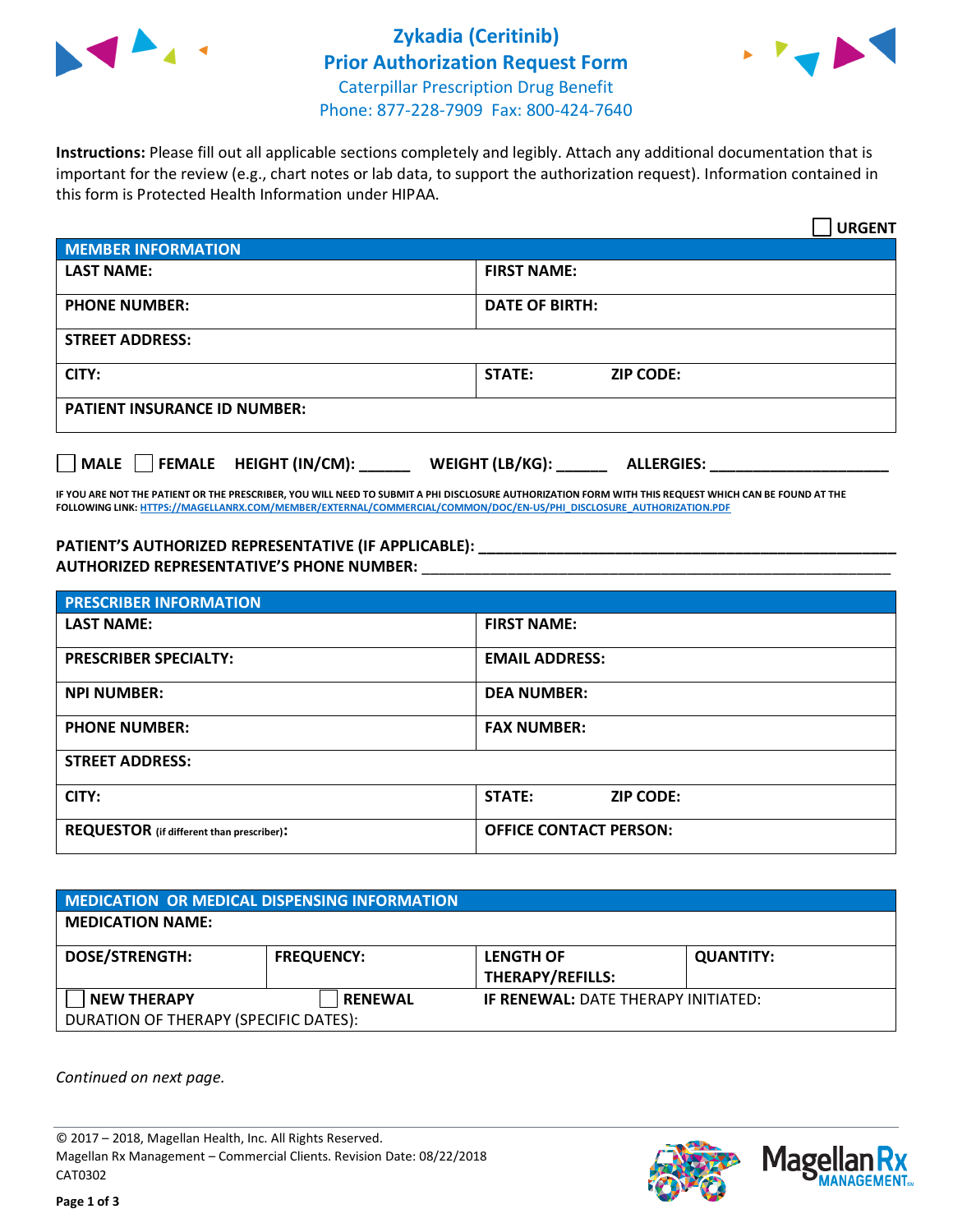



| MEMBER'S LAST NAME: NAME:                                                                                                                                                                                                                                                                               | MEMBER'S FIRST NAME:                                                                                                                        |                                             |  |  |
|---------------------------------------------------------------------------------------------------------------------------------------------------------------------------------------------------------------------------------------------------------------------------------------------------------|---------------------------------------------------------------------------------------------------------------------------------------------|---------------------------------------------|--|--|
|                                                                                                                                                                                                                                                                                                         | 1. HAS THE PATIENT TRIED ANY OTHER MEDICATIONS FOR THIS CONDITION?                                                                          | YES (if yes, complete below)  <br><b>NO</b> |  |  |
| <b>MEDICATION/THERAPY (SPECIFY</b>                                                                                                                                                                                                                                                                      | <b>DURATION OF THERAPY (SPECIFY</b>                                                                                                         | <b>RESPONSE/REASON FOR</b>                  |  |  |
| DRUG NAME AND DOSAGE):                                                                                                                                                                                                                                                                                  | DATES):                                                                                                                                     | FAILURE/ALLERGY:                            |  |  |
|                                                                                                                                                                                                                                                                                                         |                                                                                                                                             |                                             |  |  |
|                                                                                                                                                                                                                                                                                                         |                                                                                                                                             |                                             |  |  |
|                                                                                                                                                                                                                                                                                                         |                                                                                                                                             |                                             |  |  |
| <b>2. LIST DIAGNOSES:</b>                                                                                                                                                                                                                                                                               |                                                                                                                                             | <b>ICD-10:</b>                              |  |  |
| □ Non-small cell lung cancer (NSCLC)<br>□ Other diagnosis: ______________________ICD-10________________________________                                                                                                                                                                                 |                                                                                                                                             |                                             |  |  |
|                                                                                                                                                                                                                                                                                                         |                                                                                                                                             |                                             |  |  |
|                                                                                                                                                                                                                                                                                                         | 3. REQUIRED CLINICAL INFORMATION: PLEASE PROVIDE ALL RELEVANT CLINICAL INFORMATION TO SUPPORT A                                             |                                             |  |  |
| PRIOR AUTHORIZATION.                                                                                                                                                                                                                                                                                    |                                                                                                                                             |                                             |  |  |
| <b>Clinical Information:</b>                                                                                                                                                                                                                                                                            |                                                                                                                                             |                                             |  |  |
|                                                                                                                                                                                                                                                                                                         | Does the patient have a diagnosis of anaplastic lymphoma kinase (ALK)-positive metastatic non-small cell lung                               |                                             |  |  |
| cancer (NSCLC)? □ Yes □ No                                                                                                                                                                                                                                                                              |                                                                                                                                             |                                             |  |  |
| Has the patient had a previous trial of Xalkori (crizotinib)?* $\Box$ Yes $\Box$ No                                                                                                                                                                                                                     |                                                                                                                                             |                                             |  |  |
| <i>*Please submit documentation</i>                                                                                                                                                                                                                                                                     |                                                                                                                                             |                                             |  |  |
|                                                                                                                                                                                                                                                                                                         |                                                                                                                                             |                                             |  |  |
|                                                                                                                                                                                                                                                                                                         | Has the patient been previously treated with another kinase inhibitor such as Alecensa (alectinib) or Alunbrig                              |                                             |  |  |
| (brigatinib)? □ Yes □ No                                                                                                                                                                                                                                                                                |                                                                                                                                             |                                             |  |  |
|                                                                                                                                                                                                                                                                                                         |                                                                                                                                             |                                             |  |  |
| <b>Reauthorization:</b>                                                                                                                                                                                                                                                                                 |                                                                                                                                             |                                             |  |  |
| If this is a reauthorization request, answer the following question:                                                                                                                                                                                                                                    |                                                                                                                                             |                                             |  |  |
|                                                                                                                                                                                                                                                                                                         | Has the patient shown a positive tumor response from the last date of approval?* $\Box$ Yes $\Box$ No                                       |                                             |  |  |
| *Please provide chart documentation.                                                                                                                                                                                                                                                                    |                                                                                                                                             |                                             |  |  |
|                                                                                                                                                                                                                                                                                                         |                                                                                                                                             |                                             |  |  |
| Are there any other comments, diagnoses, symptoms, medications tried or failed, and/or any other information the<br>physician feels is important to this review?                                                                                                                                        |                                                                                                                                             |                                             |  |  |
|                                                                                                                                                                                                                                                                                                         |                                                                                                                                             |                                             |  |  |
|                                                                                                                                                                                                                                                                                                         |                                                                                                                                             |                                             |  |  |
|                                                                                                                                                                                                                                                                                                         |                                                                                                                                             |                                             |  |  |
| Please note: Not all drugs/diagnosis are covered on all plans. This request may be denied unless all required                                                                                                                                                                                           |                                                                                                                                             |                                             |  |  |
| information is received.                                                                                                                                                                                                                                                                                |                                                                                                                                             |                                             |  |  |
| ATTESTATION: I attest the information provided is true and accurate to the best of my knowledge. I understand that                                                                                                                                                                                      |                                                                                                                                             |                                             |  |  |
| the Health Plan, insurer, Medical Group or its designees may perform a routine audit and request the medical                                                                                                                                                                                            |                                                                                                                                             |                                             |  |  |
| information necessary to verify the accuracy of the information reported on this form.                                                                                                                                                                                                                  |                                                                                                                                             |                                             |  |  |
|                                                                                                                                                                                                                                                                                                         |                                                                                                                                             |                                             |  |  |
|                                                                                                                                                                                                                                                                                                         |                                                                                                                                             |                                             |  |  |
|                                                                                                                                                                                                                                                                                                         | CONFIDENTIALITY NOTICE: The documents accompanying this transmission contain confidential health information that is legally privileged. If |                                             |  |  |
| you are not the intended recipient, you are hereby notified that any disclosure, copying, distribution, or action taken in reliance on the contents<br>of these documents is strictly prohibited. If you have received this information in error, please notify the sender immediately (via return FAX) |                                                                                                                                             |                                             |  |  |
| and arrange for the return or destruction of these documents.                                                                                                                                                                                                                                           |                                                                                                                                             |                                             |  |  |
|                                                                                                                                                                                                                                                                                                         |                                                                                                                                             |                                             |  |  |
|                                                                                                                                                                                                                                                                                                         |                                                                                                                                             |                                             |  |  |

© 2017 – 2018, Magellan Health, Inc. All Rights Reserved. Magellan Rx Management – Commercial Clients. Revision Date: 08/22/2018 CAT0302